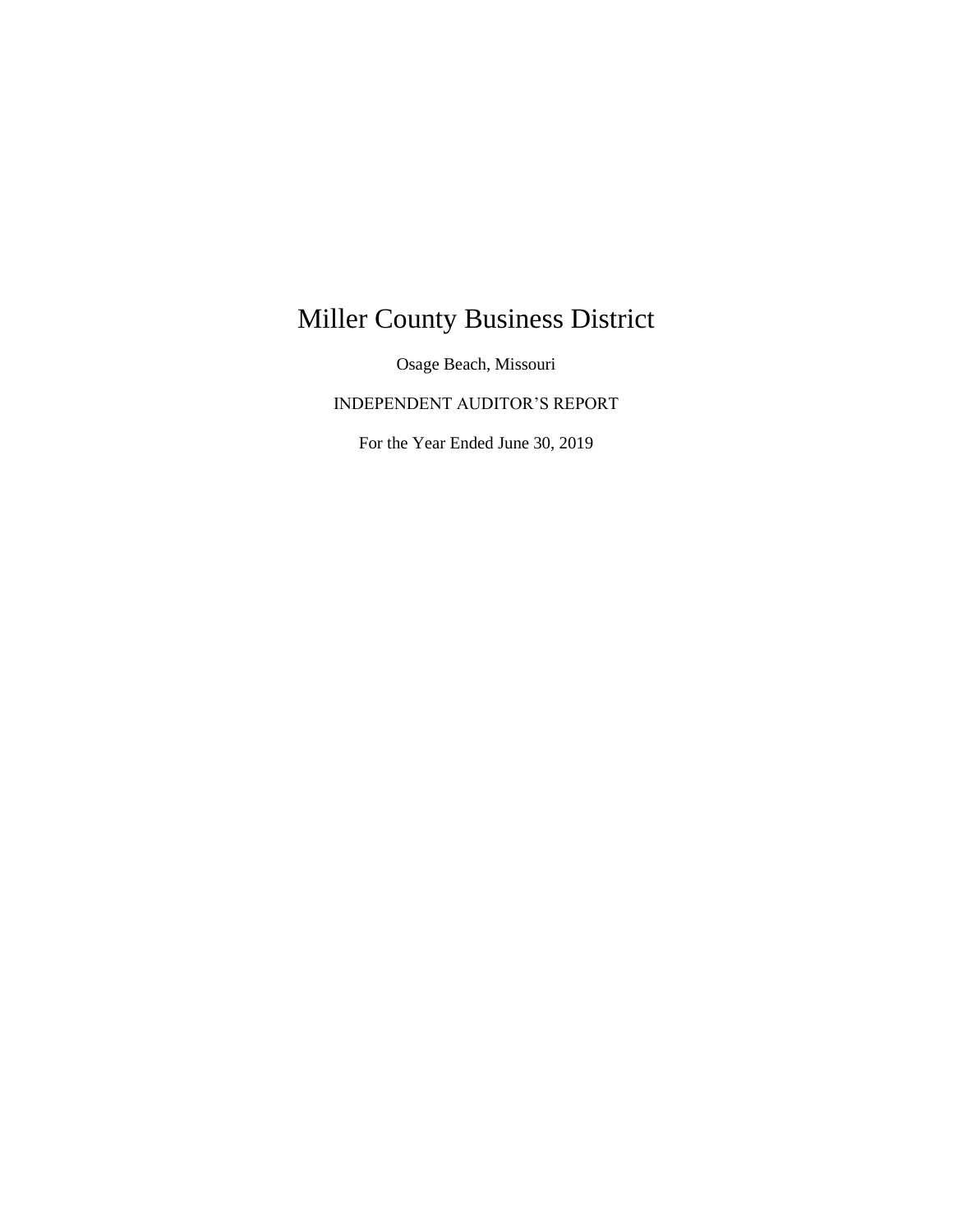# TABLE OF CONTENTS

|                                                          | <b>PAGE</b> |
|----------------------------------------------------------|-------------|
| <b>INDEPENDENT AUDITOR'S REPORT</b>                      | $1 - 2$     |
| FINANCIAL STATEMENTS:                                    |             |
| Government-Wide Financial Statements:                    |             |
| <b>Statement of Net Position</b>                         |             |
| <b>Statement of Activities</b>                           |             |
| <b>Fund Financial Statements:</b>                        |             |
| Balance Sheet – Governmental Fund                        |             |
| Statement of Revenues, Expenditures, and Changes in Fund |             |
| Balance – Governmental Fund                              | 6           |
| Notes to the Financial Statements                        | $7 - 12$    |
|                                                          |             |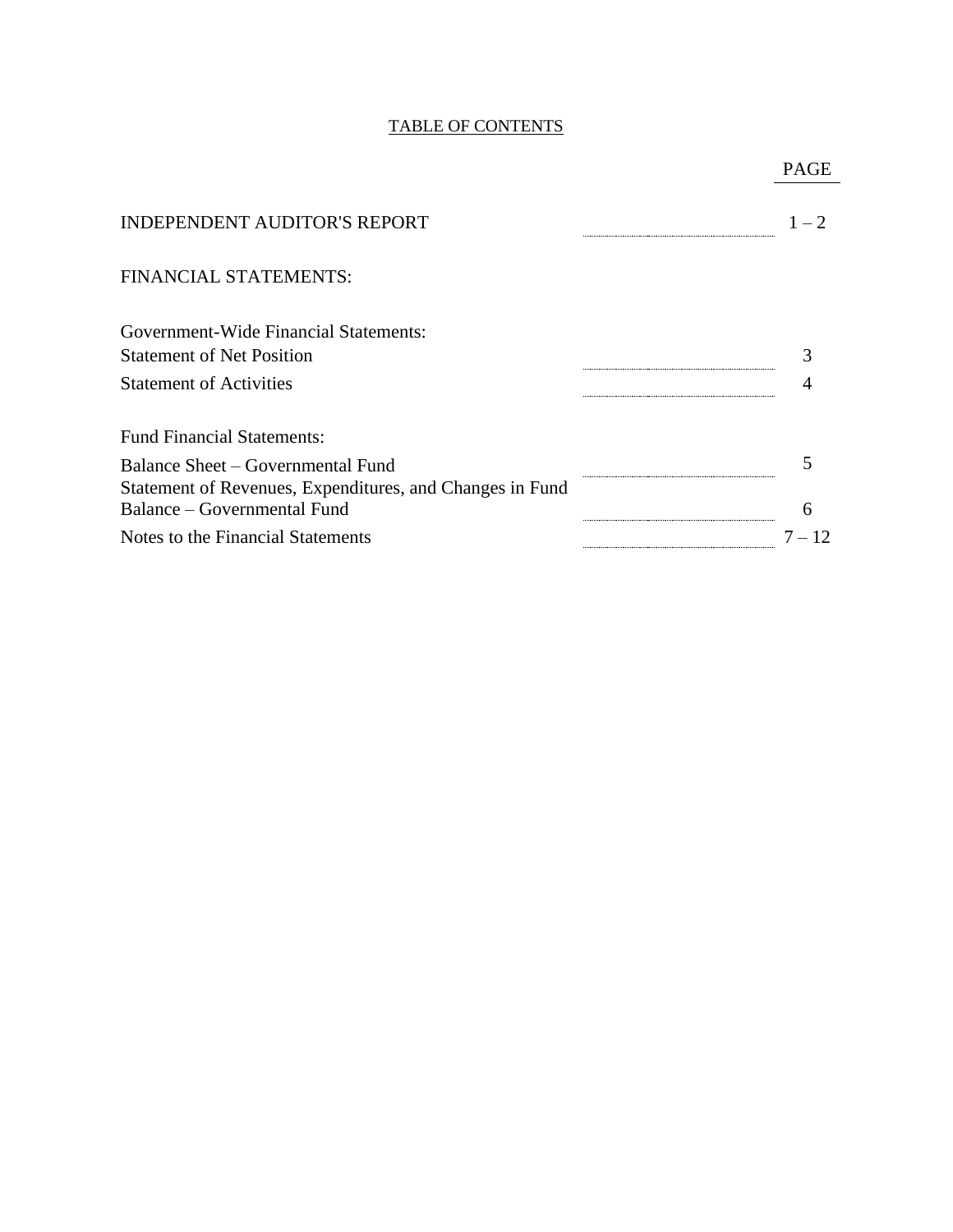

3702 West Truman Blvd, Suite 213 Jefferson City, MO 65109

Phone: (573) 893-7700 Fax: (573) 893-6649 Web: gravescpas.com

# INDEPENDENT AUDITOR'S REPORT

To the Board of Directors of Miller County Business District Osage Beach, Missouri

We have audited the accompanying financial statements of the governmental activities and the major fund of the Miller County Business District (the "District"), as of and for the year ended June 30, 2019, and the related notes to the financial statements, which collectively comprise the District's basic financial statements, as listed in the table of contents.

# *Management's Responsibility for the Financial Statements*

Management is responsible for the preparation and fair presentation of these financial statements in accordance with accounting principles generally accepted in the United States of America; this includes the design, implementation, and maintenance of internal control relevant to the preparation and fair presentation of financial statements that are free from material misstatement, whether due to fraud or error.

# *Auditor's Responsibility*

Our responsibility is to express an opinion on these financial statements based on our audit. We conducted our audit in accordance with auditing standards generally accepted in the United States of America. Those standards require that we plan and perform the audit to obtain reasonable assurance about whether the financial statements are free from material misstatement.

An audit involves performing procedures to obtain audit evidence about the amounts and disclosures in the financial statements. The procedures selected depend on the auditor's judgment, including the assessment of the risks of material misstatement of the financial statements, whether due to fraud or error. In making those risk assessments, the auditor considers internal control relevant to the entity's preparation and fair presentation of the financial statements in order to design audit procedures that are appropriate in the circumstances, but not for the purpose of expressing an opinion on the effectiveness of the District's internal control. Accordingly, we express no such opinion. An audit also includes evaluating the appropriateness of accounting policies used and the reasonableness of significant accounting estimates made by management, as well as evaluating the overall presentation of the financial statements.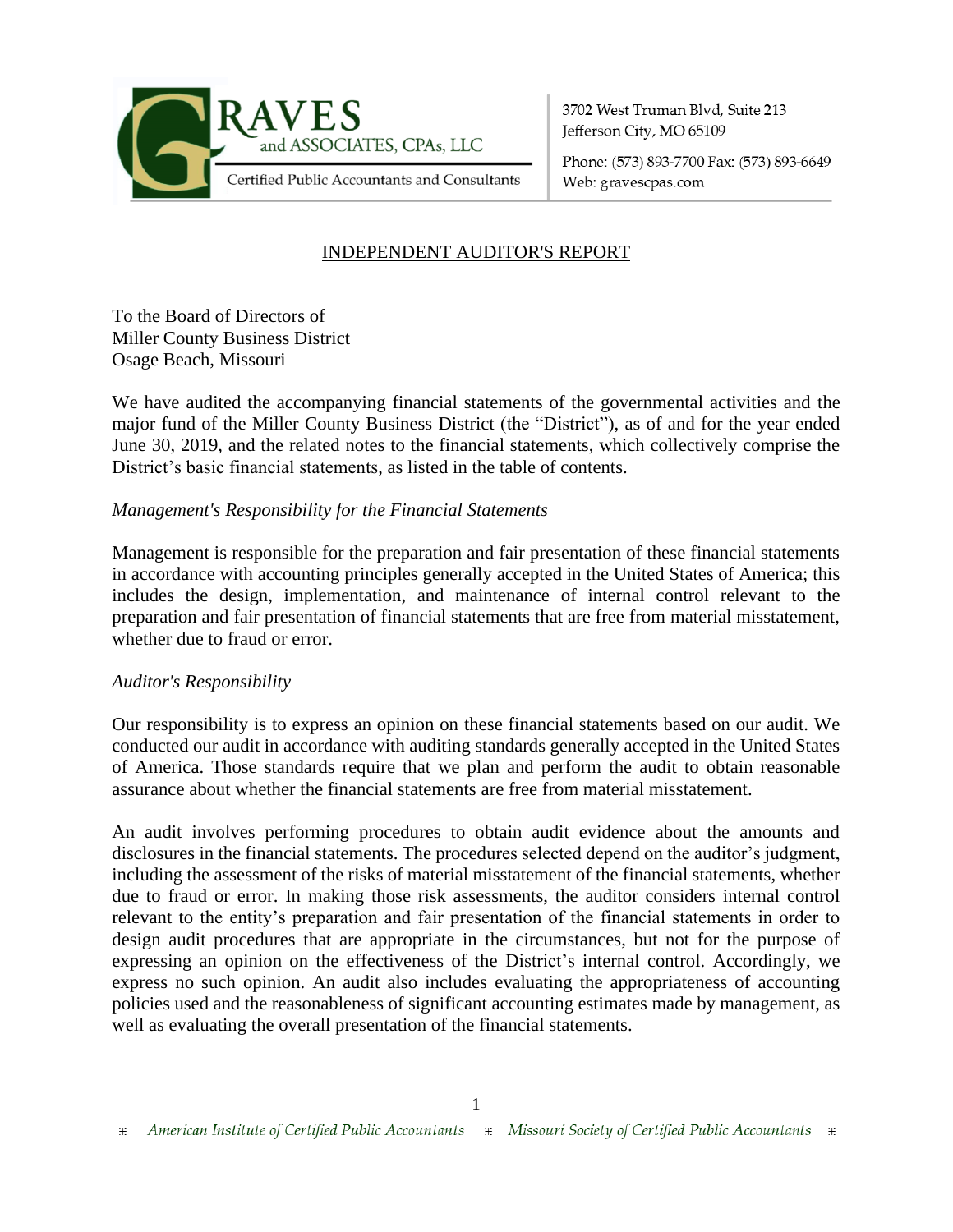We believe that the audit evidence we have obtained is sufficient and appropriate to provide a basis for our audit opinion.

# *Opinion*

In our opinion, the financial statements referred to above present, in all material respects, the respective financial position of the governmental activities and the major fund of the District, as of June 30, 2019, and the respective changes in financial position thereof for the year then ended in accordance with accounting principles generally accepted in the United States of America.

# *Other Matters*

Management has omitted the management's discussion and analysis and the budgetary comparison schedules that accounting principles generally accepted in the United States of America require to be presented to supplement the basic financial statements. Such missing information, although not a part of the basic financial statements, is required by the Governmental Accounting Standards Board, who considers it to be an essential part of financial reporting for placing the basic financial statements in an appropriate operational, economic, or historical context. Our opinion on the basic financial statements is not affected by this missing information.

Graves and Associates,

GRAVES AND ASSOCIATES, CPAs, LLC

Jefferson City, Missouri

December 19, 2019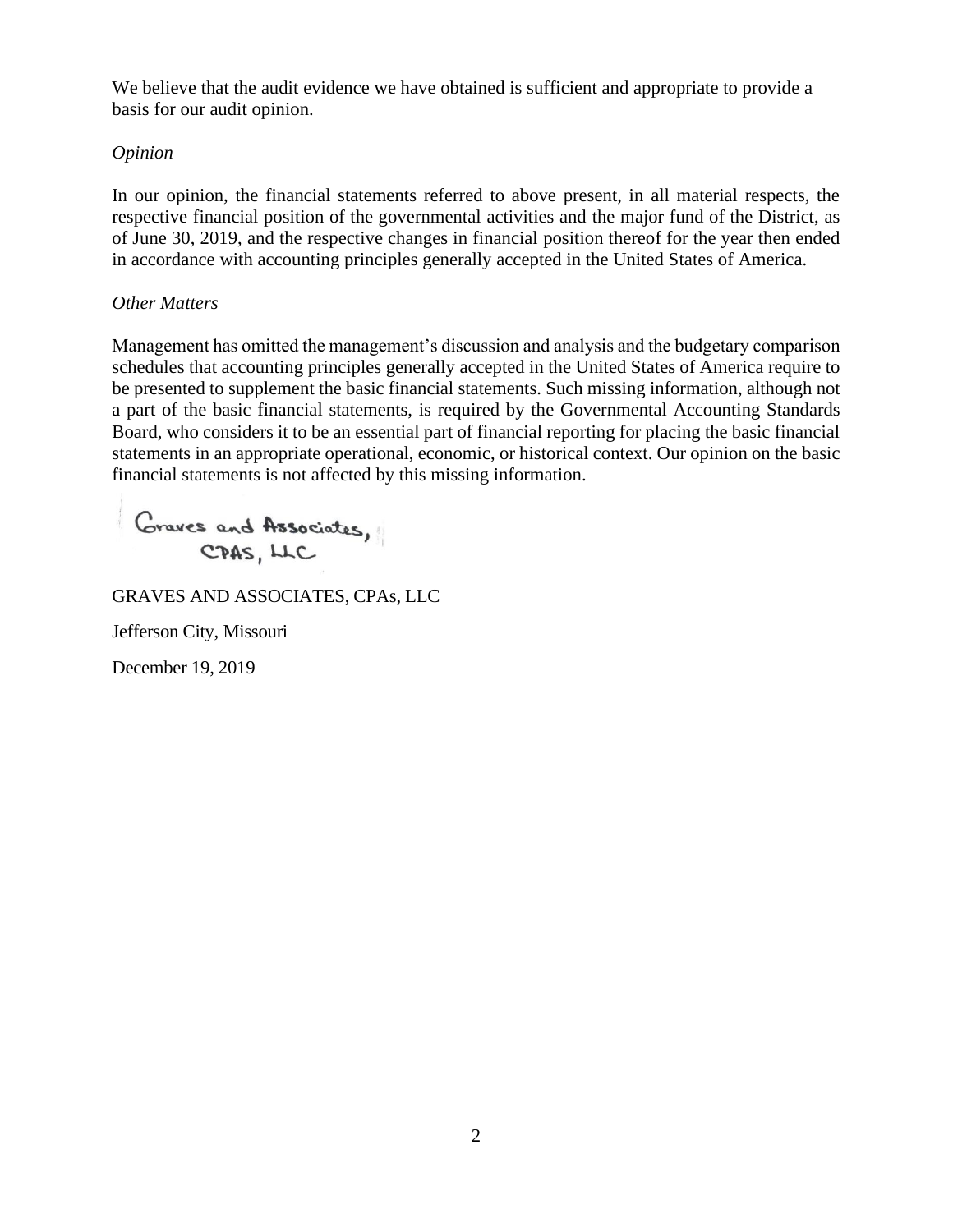# MILLER COUNTY BUSINESS DISTRICT

# STATEMENT OF NET POSITION JUNE 30, 2019

|                                           | Governmental<br>Activities |
|-------------------------------------------|----------------------------|
| <b>ASSETS</b>                             |                            |
| Cash and Cash Equivalents                 | $\mathcal{S}$<br>17,588    |
| <b>Accounts Receivable</b>                | 36,714                     |
| Prepaid Expenses                          | 26,360                     |
| <b>TOTAL ASSETS</b>                       | 80,662                     |
| <b>Accounts Payable</b><br>Due to TCLA    | 5,641<br>946               |
| <b>TOTAL LIABILITIES</b>                  | 6,588                      |
| <b>NET POSITION</b>                       |                            |
| Unrestricted<br><b>TOTAL NET POSITION</b> | 74,074<br>\$<br>74,074     |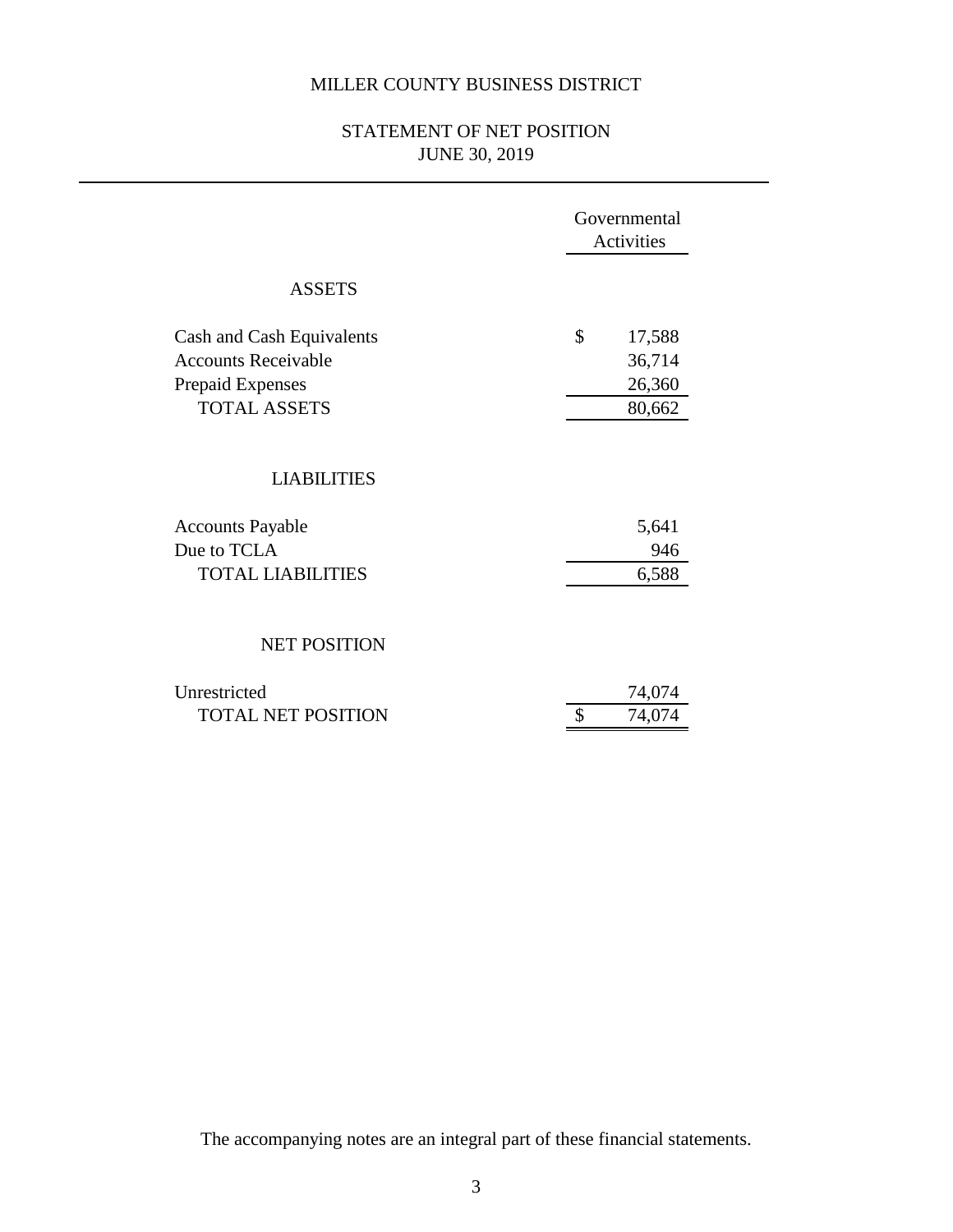# MILLER COUNTY BUSINESS DISTRICT

# STATEMENT OF ACTIVITIES FOR THE YEAR ENDED JUNE 30, 2019

| Functions/Programs                                                                                                        |          | Expenditures                |          | Program Revenues<br>Charges for<br>Services |                                 | Operating<br>Grants and<br>Contributions | <b>Net</b><br>(Expenditures)<br>Revenues and<br>Changes in Net<br>Position<br>Total<br>Governmental<br>Activities |
|---------------------------------------------------------------------------------------------------------------------------|----------|-----------------------------|----------|---------------------------------------------|---------------------------------|------------------------------------------|-------------------------------------------------------------------------------------------------------------------|
|                                                                                                                           |          |                             |          |                                             |                                 |                                          |                                                                                                                   |
| <b>Governmental Activities:</b><br><b>General Government</b><br>Transfers to TCLA<br><b>Total Governmental Activities</b> | \$<br>\$ | 4,059<br>125,569<br>129,628 | \$<br>\$ |                                             | $\boldsymbol{\mathsf{S}}$<br>\$ |                                          | \$<br>4,059<br>125,569<br>129,628                                                                                 |
| <b>General Revenues:</b><br>Lodging Tax Collector<br>Interest                                                             |          |                             |          |                                             |                                 |                                          | 155,033<br>118                                                                                                    |
| <b>Total General Revenues</b>                                                                                             |          |                             |          |                                             |                                 |                                          | 155,151                                                                                                           |
| Increase (Decrease) in Net Position<br>Net Position, Beginning of Year                                                    |          |                             |          |                                             |                                 |                                          | 25,524<br>48,551                                                                                                  |
| Net Position, End of Year                                                                                                 |          |                             |          |                                             |                                 |                                          | \$<br>74,074                                                                                                      |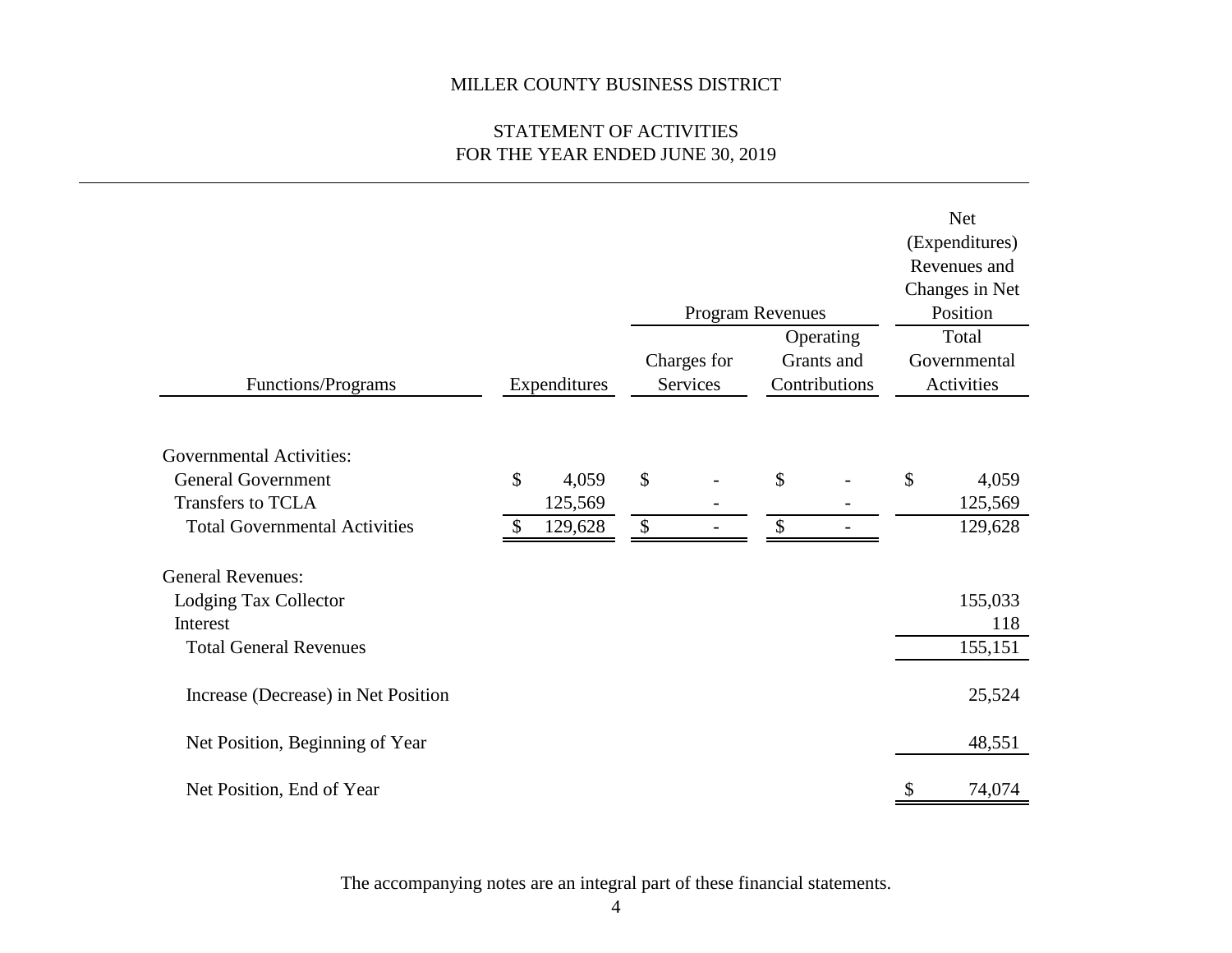# MILLER COUNTY BUSINESS DISTRICT BALANCE SHEET - GOVERNMENTAL FUND FOR THE YEAR ENDED JUNE 30, 2019

|                                                     | <b>General Fund</b> |          |
|-----------------------------------------------------|---------------------|----------|
| <b>ASSETS</b>                                       |                     |          |
| Cash and Cash Equivalents - Small                   | \$                  | 61,185   |
| Cash and Cash Equivalents - Medium                  |                     | (43,597) |
| Accounts Receivable - Small                         |                     | 14,297   |
| Accounts Receivable - Medium                        |                     | 22,417   |
| Prepaid Advertising - Small                         |                     | 8,578    |
| Prepaid Advertising - Medium                        |                     | 17,783   |
| <b>Total Assets</b>                                 |                     | 80,662   |
| <b>LIABILITIES AND FUND BALANCE</b><br>Liabilities: |                     |          |
| <b>Accounts Payable - Small</b>                     |                     | 1,836    |
| Accounts Payable - Medium                           |                     | 3,806    |
| Due to TCLA - Small                                 |                     | 473      |
| Due to TCLA - Medium                                |                     | 473      |
| <b>Total Liabilities</b>                            |                     | 6,588    |
| <b>Fund Balance:</b>                                |                     |          |
| Nonspendables                                       |                     | 26,360   |
| Unassigned                                          |                     | 47,714   |
| <b>Total Fund Balance</b>                           |                     | 74,074   |
| <b>Total Liabilities and Fund Balance</b>           |                     | 80,662   |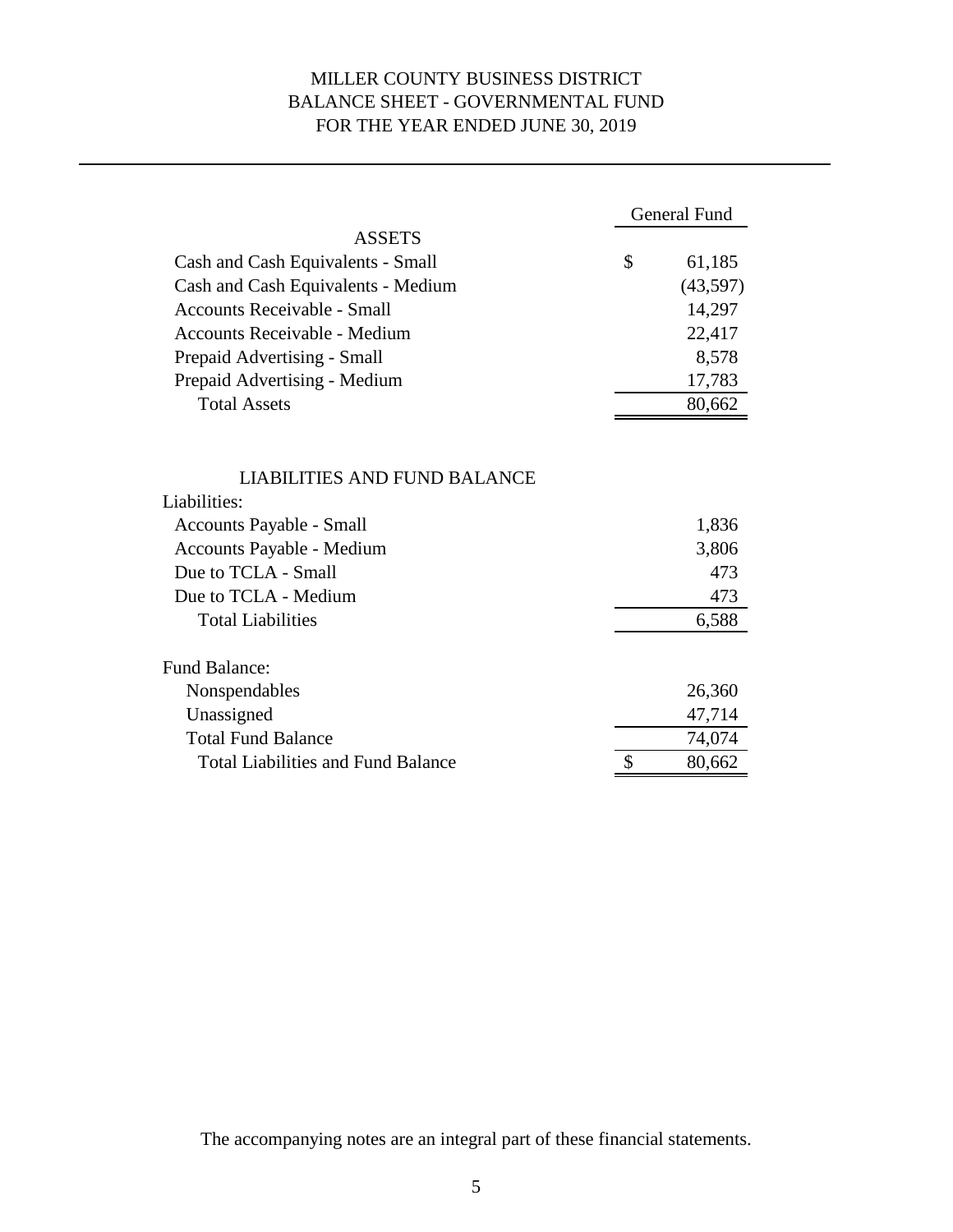# MILLER COUNTY BUSINESS DISTRICT

| STATEMENT OF REVENUES, EXPENSES, AND CHANGES IN FUND BALANCE - |
|----------------------------------------------------------------|
| <b>GOVERNMENTAL FUND</b>                                       |
| FOR THE YEAR ENDED JUNE 30, 2019                               |

|                                 | <b>General Fund</b> |
|---------------------------------|---------------------|
| <b>REVENUES</b>                 |                     |
| Lodging Tax Collector - Small   | \$<br>56,936        |
| Lodging Tax Collector - Medium  | 98,097              |
| Interest Income - Small         | 61                  |
| Interest Income - Medium        | 58                  |
| <b>Total Revenues</b>           | 155,151             |
| <b>EXPENSES</b>                 |                     |
| <b>Bank Charges - Small</b>     | 5                   |
| Bank Charges - Medium           | 5                   |
| <b>County Fees - Small</b>      | 1,139               |
| County Fees - Medium            | 1,963               |
| Insurance - Small               | 474                 |
| Insurance - Medium              | 474                 |
| <b>Transfer to TCLA - Small</b> | 42,537              |
| Transfer to TCLA - Medium       | 83,032              |
| <b>Total Expenses</b>           | 129,628             |
| Excess of Revenues Over (Under) |                     |
| <b>Expenses</b>                 | 25,524              |
| Fund Balance, Beginning of Year | 48,551              |
| Fund Balance, End of Year       | \$<br>74,074        |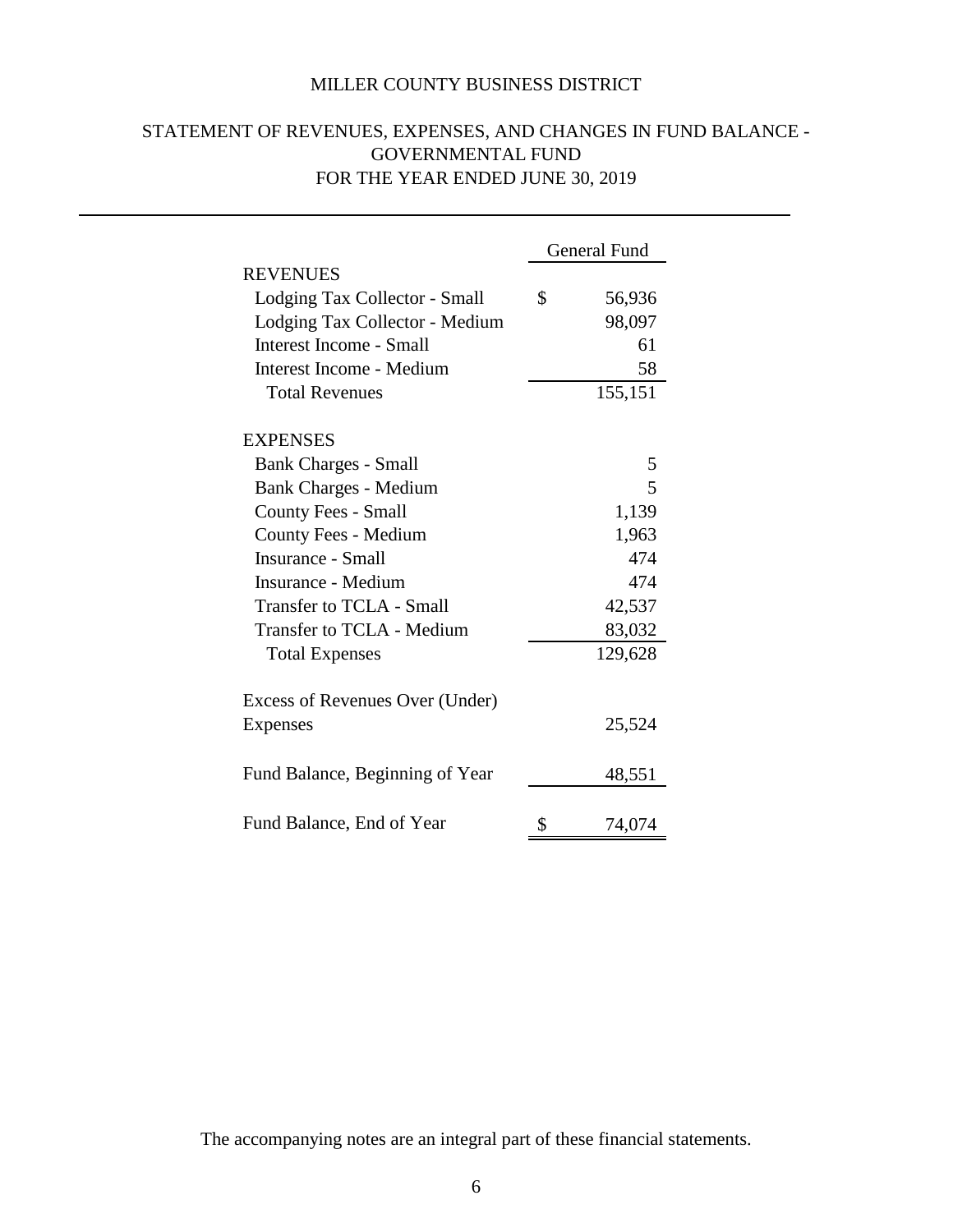## NOTE 1 – ORGANIZATION AND SUMMARY OF ACCOUNTING POLICIES:

#### General Statement

Miller County Business District ("the District") is a political subdivision pursuant to Chapter 67.1170, of the Missouri Revised Statutes. The District is governed by a Board of Directors and provides the following services, as authorized by its charter: promotion of tourism and participation in recreational opportunities in the area.

#### Reporting Entity

Financial Reporting Entity

The District's financial reporting entity is comprised of the following:

Primary Government: Miller County Business District

#### Government-Wide and Fund Financial Statements

These financial statements have been prepared in conformity with reporting guidelines established by the Governmental Accounting Standards Board (the "GASB") and in conformity with generally accepted accounting principles.

#### Government-Wide Statements

The Statement of Net Position and Statement of Activities display information about the reporting government as a whole. They include all funds of the reporting entity. Governmental activities generally are financed through taxes, intergovernmental revenues, and other nonexchange revenues.

#### Fund Financial Statements

Fund financial statements of the reporting entity are organized into one fund, which is considered to be separate accounting entity. Each fund is accounted for by providing a separate set of selfbalancing accounts which constitute its assets, liabilities, fund equity, revenues, and expenditures/expenses. An emphasis is placed on major funds within the governmental category.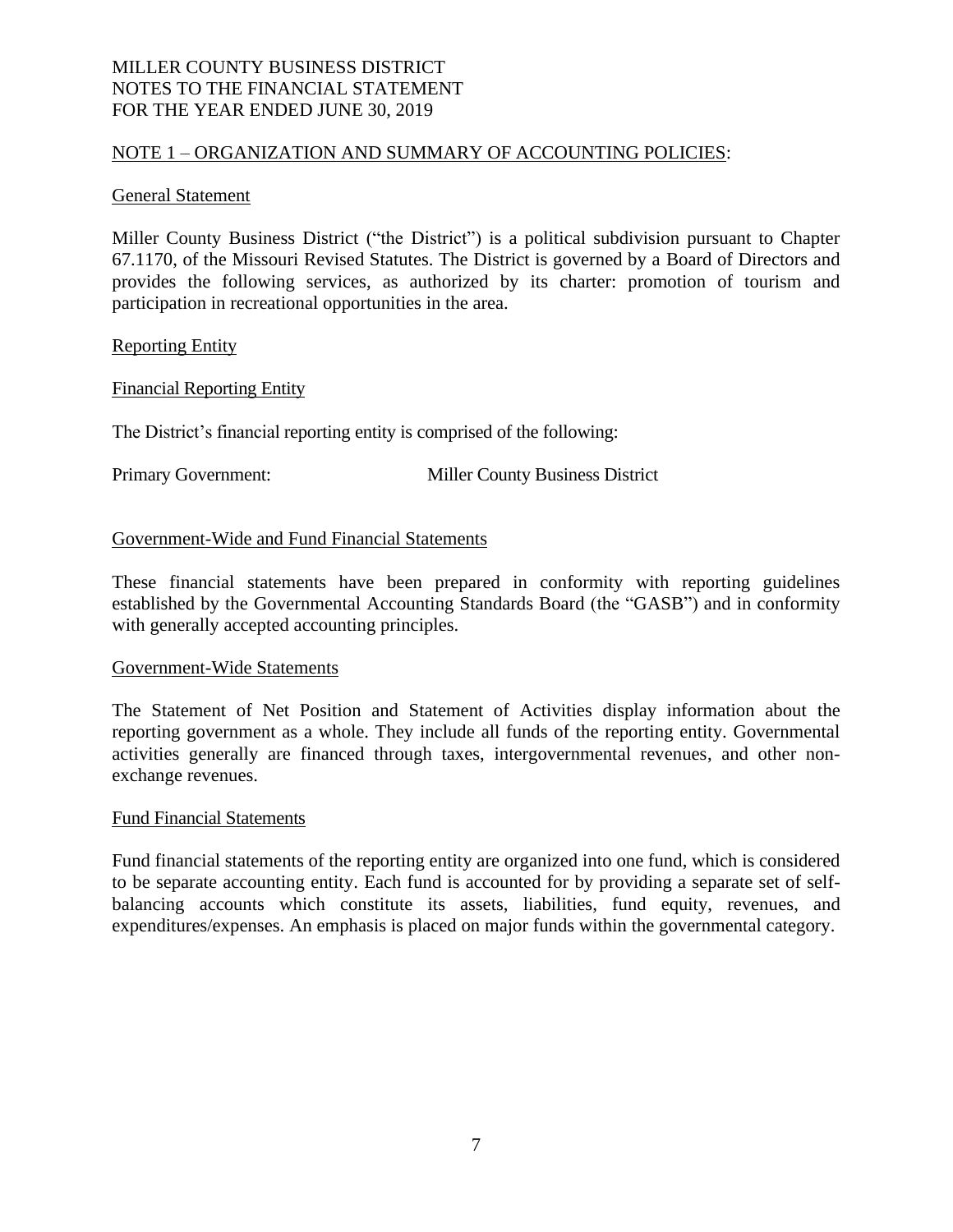# NOTE 1 – ORGANIZATION AND SUMMARY OF ACCOUNTING POLICIES: (Continued)

#### Fund Financial Statements (Continued)

The fund of the financial reporting entity is described below:

#### Governmental Fund Types:

Governmental Funds are those through which general governmental functions of the District are financed. The acquisition, use, and balances of the District's expendable financial resources are accounted for through Governmental Funds. The following is the District's only Governmental Fund:

#### General Fund

The General Fund is the general operating fund of the District. All financial resources, except those required to be accounted for in another fund, are accounted for in the General Fund.

#### Measurement Focus and Basis of Accounting

Basis of accounting refers to the point at which revenues and expenditures or expenses are recognized in the accounts and reported in the financial statements. Basis of accounting relates to the timing of the measurements made, regardless of the measurement focus applied.

*Government-Wide Financial Statements* – The government-wide financial statements are reported using the current financial resources measurement focus and the accrual basis of accounting. Revenues are recognized when earned and expenses are recorded when a liability is incurred, regardless of the timing of related cash flows. Revenues are considered to be available when they are collectible within the current period or soon enough thereafter to pay liabilities of the current period.

*Governmental Fund Financial Statements* – Governmental fund financial statements are reported using the current financial resources measurement focus and the modified accrual basis of accounting. Revenues are recognized as soon as they are both measurable and available. Revenues are considered to be available when they are collectible within the current period or soon enough thereafter to pay liabilities of the current period. Expenditures are generally recorded when a liability is incurred, as under accrual accounting. However, expenditures relating to compensated absences are recorded only when payment is due.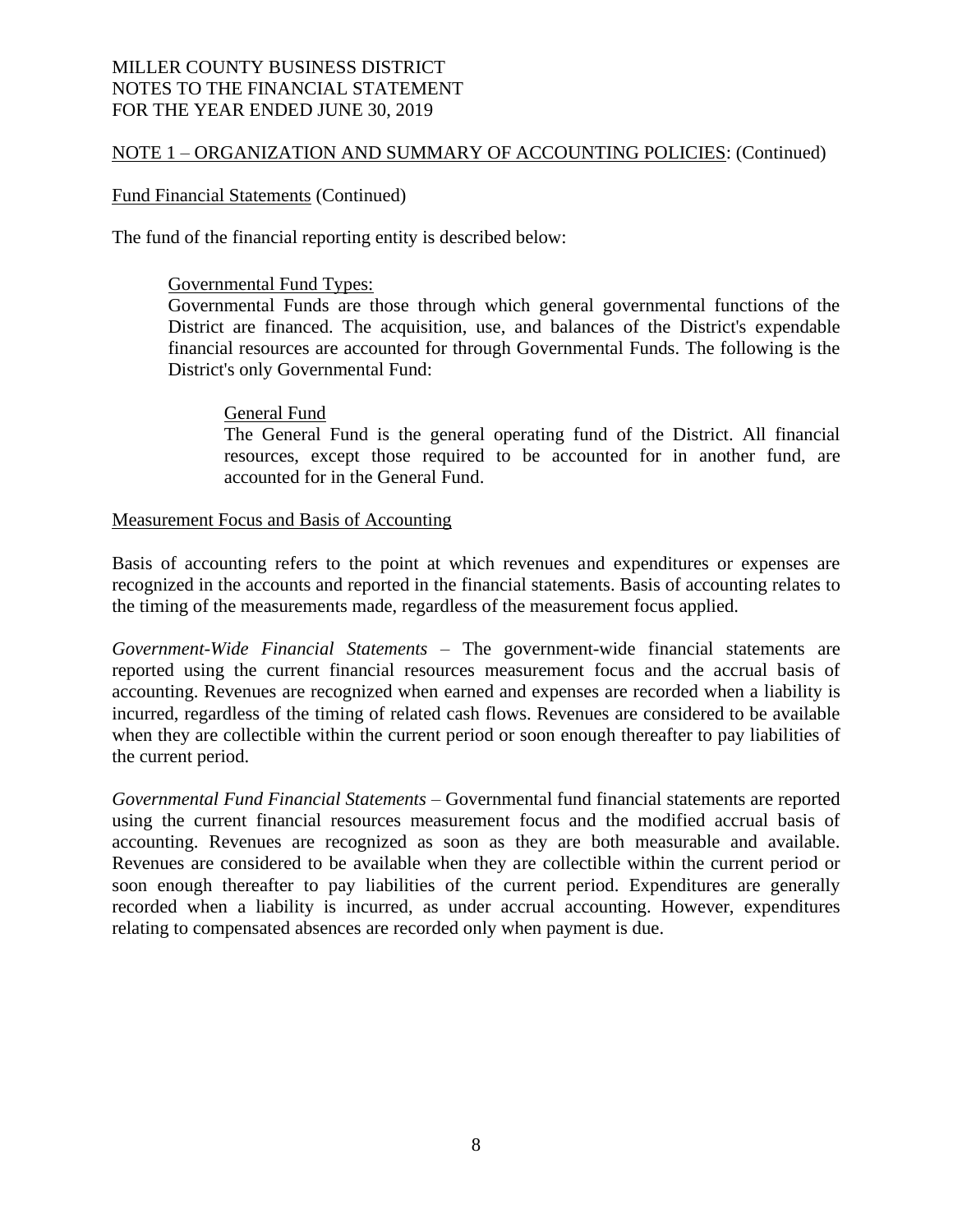# NOTE 1 – ORGANIZATION AND SUMMARY OF ACCOUNTING POLICIES: (Continued)

# Equity Classification

*Government-Wide Financial Statements:*

Net position is classified and displayed in three components:

*Invested in capital assets –* Consists of capital assets, including restricted capital assets, net of accumulated depreciation and reduced by the outstanding balances of any bonds, mortgages, notes, or other borrowings that are attributable to the acquisition, construction, or improvements of those assets and adjusted for any deferred inflows and outflows of resources attributable to capital assets and related debt.

*Restricted* – Consists of restricted assets with restriction constraints placed on the use either by external groups, such as creditors, grantors, contributors, or laws and regulations of other governments, or law through constitutional provisions or enabling legislation.

*Unrestricted* – Net amount of assets, deferred outflows of resources, liabilities, and deferred inflows of resources that are not included in the determination of the restricted component of net position.

It is the District's policy to first use restricted fund balances prior to the use of unrestricted fund balances when an expenditure is incurred for purposes for which both restricted and unrestricted balances are available. As of the year ended, the District had no invested capital assets, net of related debt or restricted net assets.

## *Fund Financial Statements:*

Governmental fund equity is classified as fund balance.

The difference among assets, deferred outflows, liabilities, and deferred inflows of governmental funds is reported as fund balance and classified as nonspendable, restricted, committed, assigned, and unassigned based on the respective level of constraint. These constraints are defined as follows:

- Nonspendable: Amounts that cannot be spent because they either are not in spendable form or are legally or contractually required to be maintained intact.
- Restricted: Amounts constrained regarding use from restrictions externally imposed by creditors, grantors, contributors, or laws or regulations of other governments or by restrictions imposed by law through constitutional provisions or enabling legislation.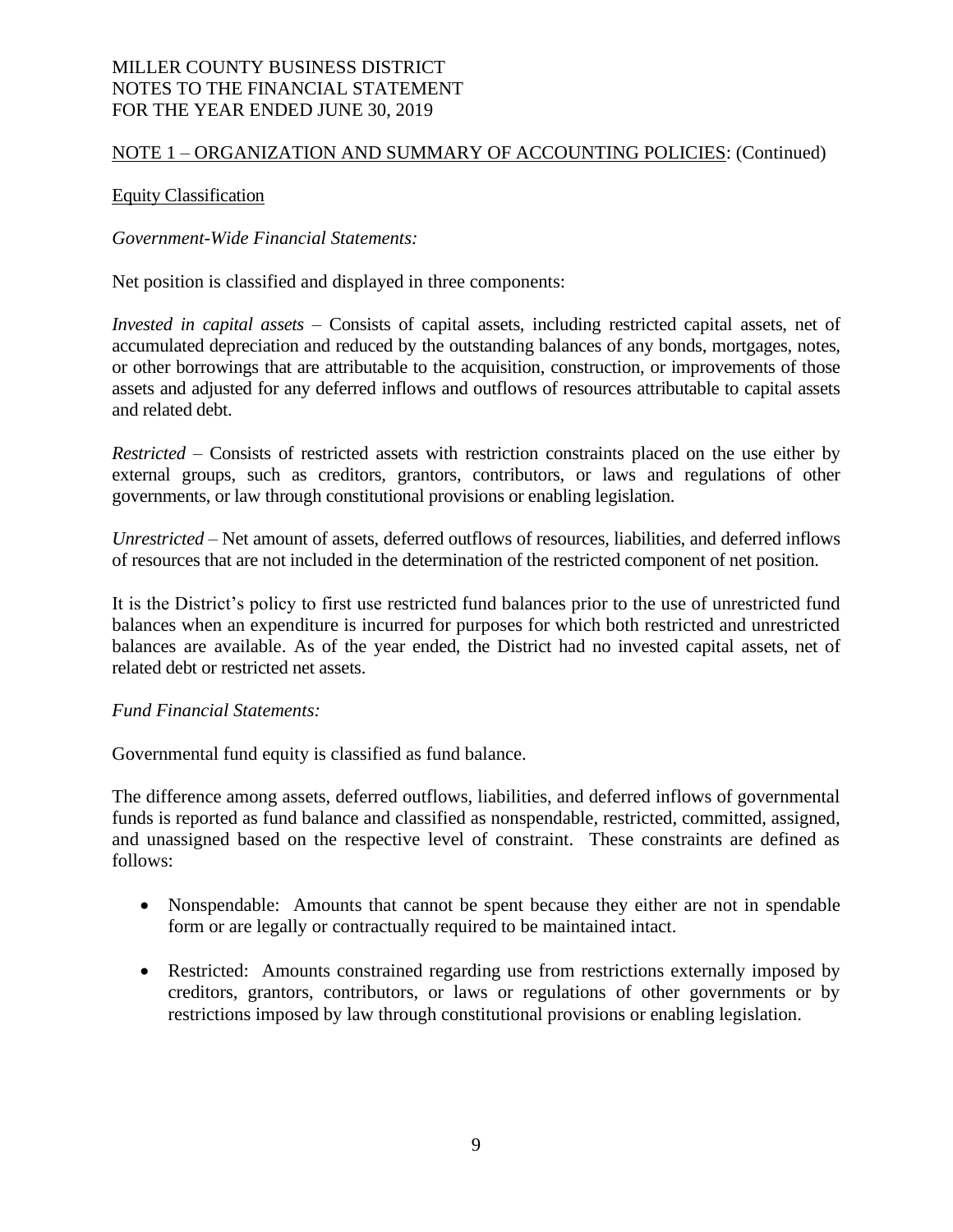## NOTE 1 – ORGANIZATION AND SUMMARY OF ACCOUNTING POLICIES: (Continued)

Equity Classification (Continued)

- Committed: Amounts constrained regarding use for specific purposes pursuant to requirements imposed by formal action of the District's highest level of decision-making authority (i.e. the Board of Directors).
- Assigned: Amounts constrained by the District's intent to be used for specific purposes but that are neither restricted nor committed. Intent can be expressed by the District's Board of Directors or by an official body to which the Board of Directors delegates authority.
- Unassigned: The residual classification of the General Fund for spendable amounts that have not been restricted, committed, or assigned to specific purposes.

As of the year ended, fund balances are composed of the following:

|                            | General Fund |        |  |
|----------------------------|--------------|--------|--|
| Nonspendable:              |              |        |  |
| Prepaids                   |              | 26,360 |  |
| Unassigned                 |              | 47,714 |  |
| <b>Total Fund Balances</b> |              | 74 074 |  |

It is the District's policy to first use restricted fund balances prior to the use of unrestricted fund balances when an expenditure is incurred for purposes for which both restricted and unrestricted fund balances are available. It is also the District policy to use committed fund balances before assigned fund balances and assigned fund balances before unassigned amounts when an expenditure is incurred for purposes for which amounts in those classifications are available to be used.

The District has no formal minimum fund balance policies or any formal stabilization arrangements in place.

#### Program Revenues

In the Statement of Activities, revenues that are derived directly from each activity or from parties outside the District's taxpayers are reported as program revenues. The District has no program revenues.

All other governmental revenues are reported as general. All taxes are classified as general revenue even if restricted for a specific purpose.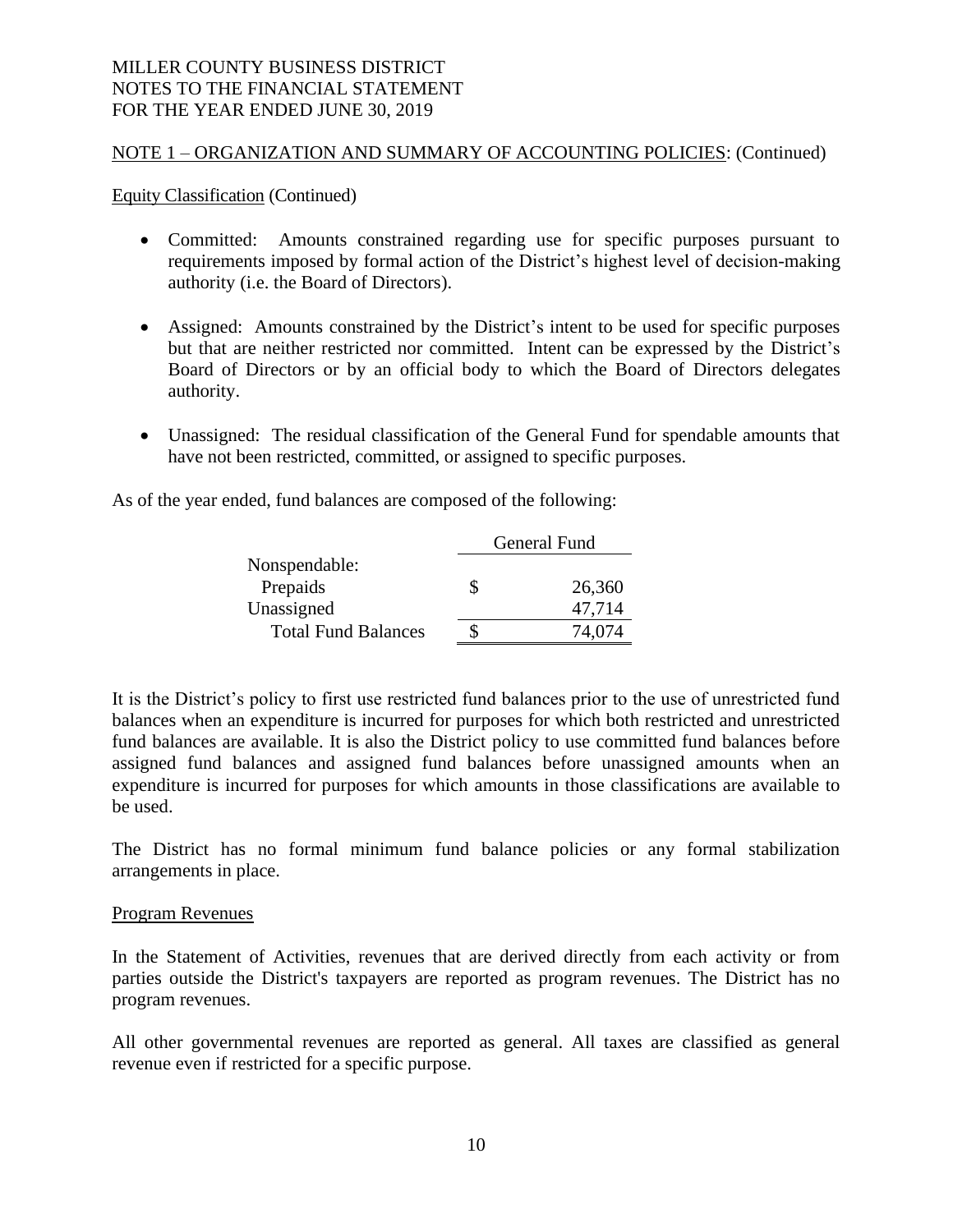## NOTE 1 – ORGANIZATION AND SUMMARY OF ACCOUNTING POLICIES: (Continued)

#### Accounting Estimates

The preparation of the financial statements in conformity with generally accepted accounting principles requires management to make estimates and assumptions that affect the reported amounts of assets and liabilities and disclosures of contingent assets and liabilities at the date of the financial statements and the amounts of revenues and expenditures/expenses during the reporting period. Actual results could differ from those estimates.

#### Budgetary Control

As further explained in Note 4, the District is a member of Tri-County Lodging Association. Tri-County Lodging Association prepares an annual budget. Each of the three members of Tri-County agrees to support a percentage of that budget. Any funds not obligated to support the Tri-County budget is available for use by the individual associations. There are no budgets prepared by the Districts for these funds.

#### Prepaid Items

Prepaid balances are for payments made by the District in the current year to provide services occurring in the subsequent fiscal year, and the nonspendable fund balance has been recognized to signify that a portion of fund balance is not available for other subsequent expenditures.

## NOTE 2 – DEPOSITS AND INVESTMENTS:

The District follows the policies of state law for deposits and investments. Missouri State Statutes authorize the District to deposit funds in open accounts, U.S. Treasury securities, U.S. Agency securities, repurchase agreements, collateralized certificates of deposit, banker's acceptance, and commercial paper.

Collateral is required for demand deposits and certificates of deposit. Custodial credit risk is the risk that in the event of a bank failure, the District deposits may not be returned to it. Statutes require the collateral pledged must have a fair market value equal to 100% of the funds on deposit, less insured amounts. Obligations that may be pledged as collateral are of the same type in which the District may invest.

As of the year ended, all District deposits and certificates of deposit were insured by depository insurance or secured with collateral held by the District's agent in the District's name.